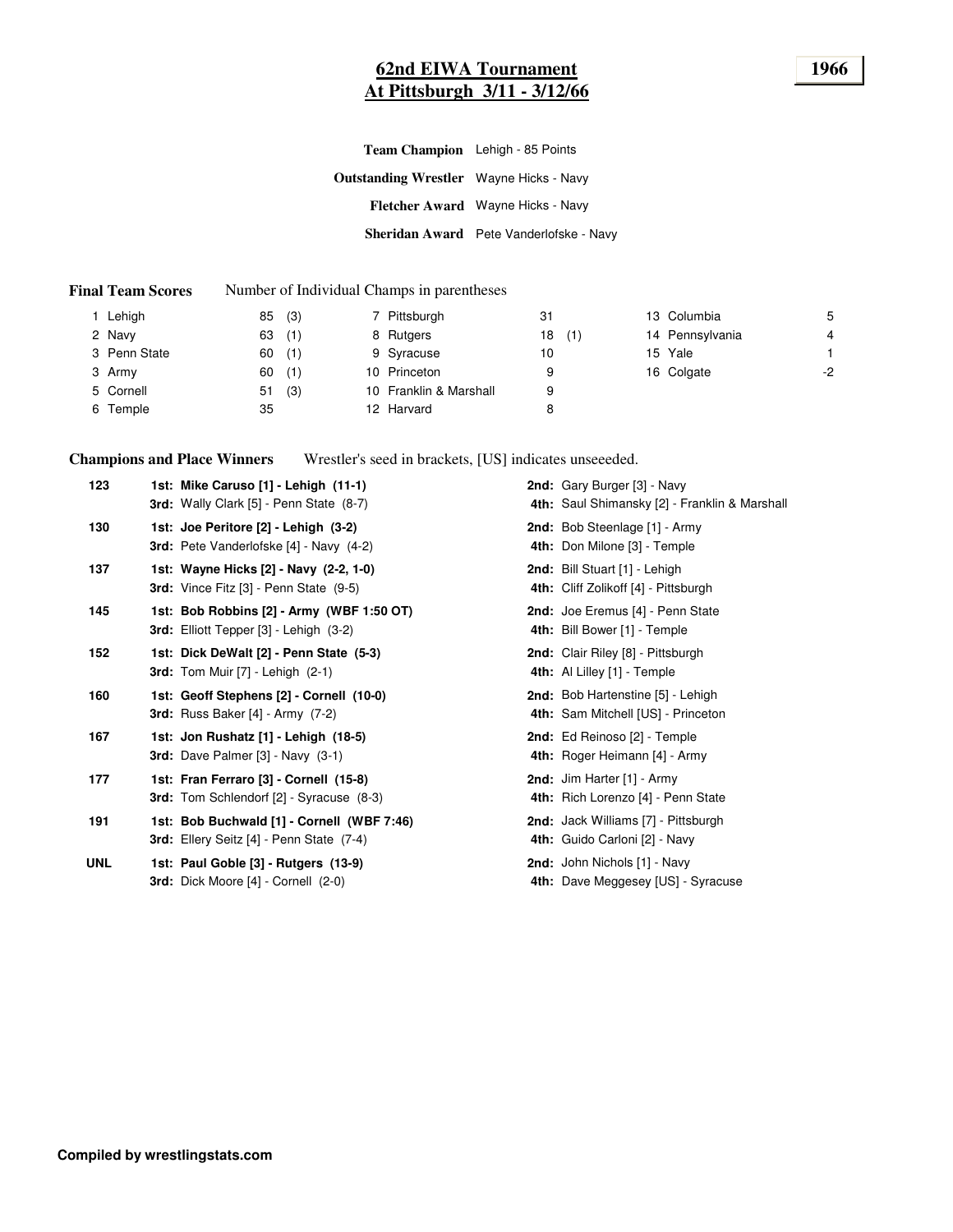| Page 1 of 10 |  |  |
|--------------|--|--|
|              |  |  |

|                           |                                                                     | Mike Caruso 10-3                                                  |
|---------------------------|---------------------------------------------------------------------|-------------------------------------------------------------------|
| Ron Bolognini Fall 6:33   |                                                                     |                                                                   |
|                           | Mike Caruso 13-10                                                   |                                                                   |
| Mike Caruso 17-1          |                                                                     |                                                                   |
|                           |                                                                     | <b>Mike Caruso 11-1</b>                                           |
| Saul Shimansky Fall 2:34  |                                                                     |                                                                   |
|                           | Saul Shimansky 12-6                                                 |                                                                   |
| Howard Henjyoji Fall 4:31 |                                                                     |                                                                   |
|                           |                                                                     | Gary Burger Fall 2:47                                             |
| Peter Detweiler 1-1, 8-1  |                                                                     |                                                                   |
|                           |                                                                     |                                                                   |
|                           |                                                                     |                                                                   |
|                           |                                                                     |                                                                   |
|                           |                                                                     |                                                                   |
|                           |                                                                     |                                                                   |
| <b>Robert Peffer</b>      |                                                                     |                                                                   |
|                           | Richard Shildt 1-1, 4-2<br>Wally Clark 6-2<br>Gary Burger Fall 7:45 | Wally Clark 6-0<br>Gary Burger 15-0<br><b>Consolation Bracket</b> |

|                 | Ron Bolognini 20-2  |                              |
|-----------------|---------------------|------------------------------|
|                 |                     | Wally Clark 5-2              |
|                 | <b>Wally Clark</b>  |                              |
| Ron Bolognini   |                     |                              |
|                 |                     | Third Place: Wally Clark 8-7 |
|                 |                     |                              |
|                 |                     |                              |
| Mike Bailey     |                     |                              |
|                 | Peter Detweiler 4-2 |                              |
|                 |                     | Saul Shimansky 4-3           |
|                 | Saul Shimansky      |                              |
| Peter Detweiler |                     |                              |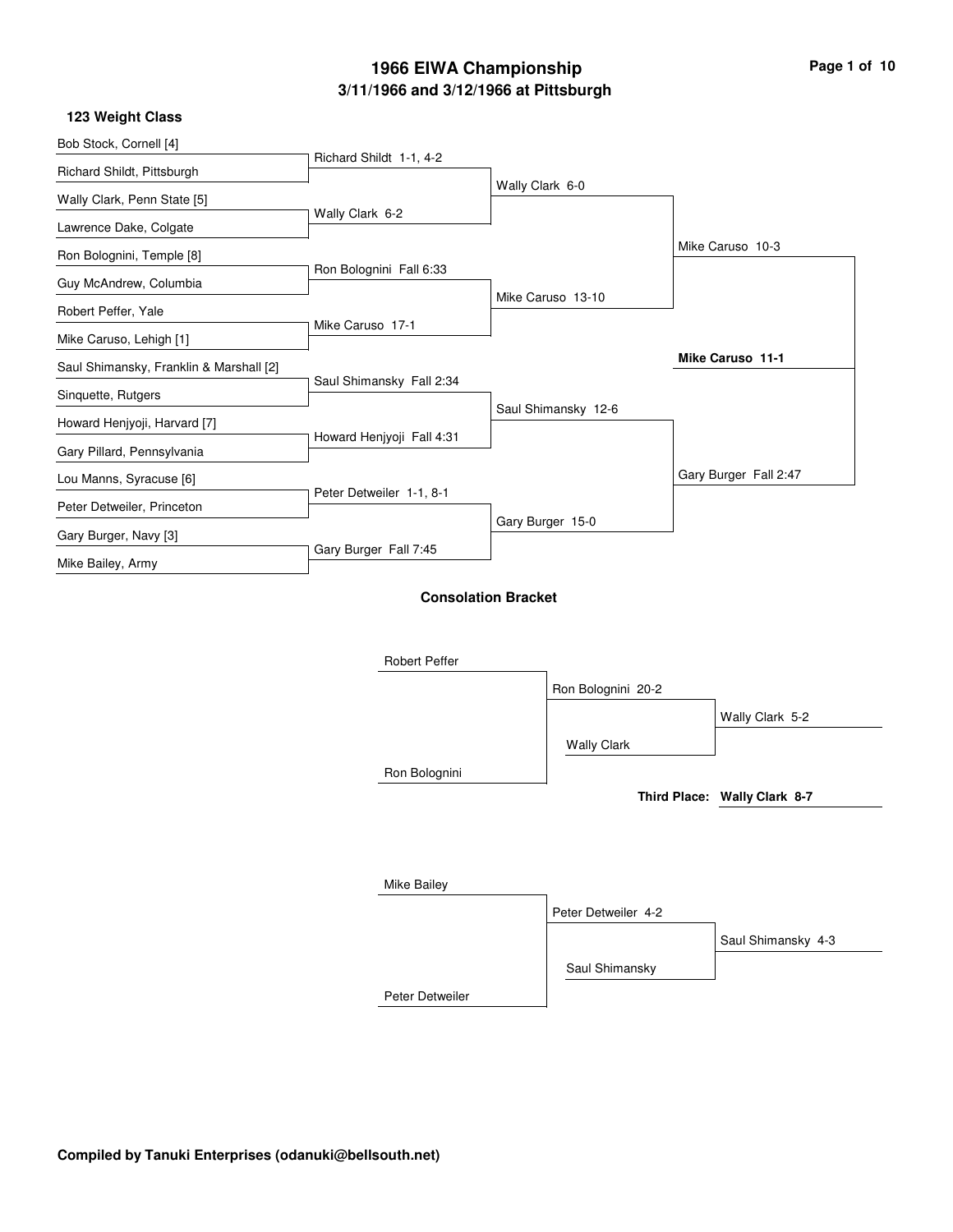#### **130 Weight Class**

| Pete Vanderlofske, Navy [4]        |                       |                            |                             |                                    |
|------------------------------------|-----------------------|----------------------------|-----------------------------|------------------------------------|
| Tom Gilmore, Harvard               | Pete Vanderlofske 9-0 |                            |                             |                                    |
| Greg DeMarco, Rutgers [5]          |                       |                            | Pete Vanderlofske Fall 5:05 |                                    |
| John Maguire, Yale                 | Greg DeMarco 8-5      |                            |                             |                                    |
| Kerin Raftery, Syracuse [8]        |                       |                            |                             | Bob Steenlage 9-0                  |
| Martin Wasserman, Columbia         | Kerin Raftery 15-1    |                            |                             |                                    |
|                                    |                       |                            | Bob Steenlage Fall 8:40     |                                    |
| Kevin Martin, Pennsylvania         | Bob Steenlage 6-0     |                            |                             |                                    |
| Bob Steenlage, Army [1]            |                       |                            |                             | Joe Peritore 3-2                   |
| Joe Peritore, Lehigh [2]           | Joe Peritore 12-3     |                            |                             |                                    |
| Geoff Lipsey, Princeton            |                       |                            | Joe Peritore Fall 8:13      |                                    |
| Tom Hostetter, Penn State [7]      |                       |                            |                             |                                    |
| Carl Bartlett, Franklin & Marshall | Tom Hostetter 7-4     |                            |                             |                                    |
| Ron Schuchert, Pittsburgh [6]      |                       |                            |                             | Joe Peritore 5-1                   |
| Dick Beck, Cornell                 | Ron Schuchert 10-4    |                            |                             |                                    |
| Don Milone, Temple [3]             |                       |                            | Don Milone Fall 5:58        |                                    |
| Richard Haney, Colgate             | Don Milone 8-0        |                            |                             |                                    |
|                                    |                       | <b>Consolation Bracket</b> |                             |                                    |
|                                    | Kevin Martin          |                            |                             |                                    |
|                                    |                       |                            | Kevin Martin 4-2            |                                    |
|                                    |                       |                            |                             | Pete Vanderlofske Fall 0:53        |
|                                    |                       |                            | Pete Vanderlofske           |                                    |
|                                    | Kerin Raftery         |                            |                             |                                    |
|                                    |                       |                            |                             | Third Place: Pete Vanderlofske 4-2 |
|                                    |                       |                            |                             |                                    |
|                                    | Geoff Lipsey          |                            |                             |                                    |
|                                    |                       |                            | Tom Hostetter 6-6, 3-2      |                                    |
|                                    |                       |                            |                             |                                    |

Don Milone

Don Milone 9-4

Tom Hostetter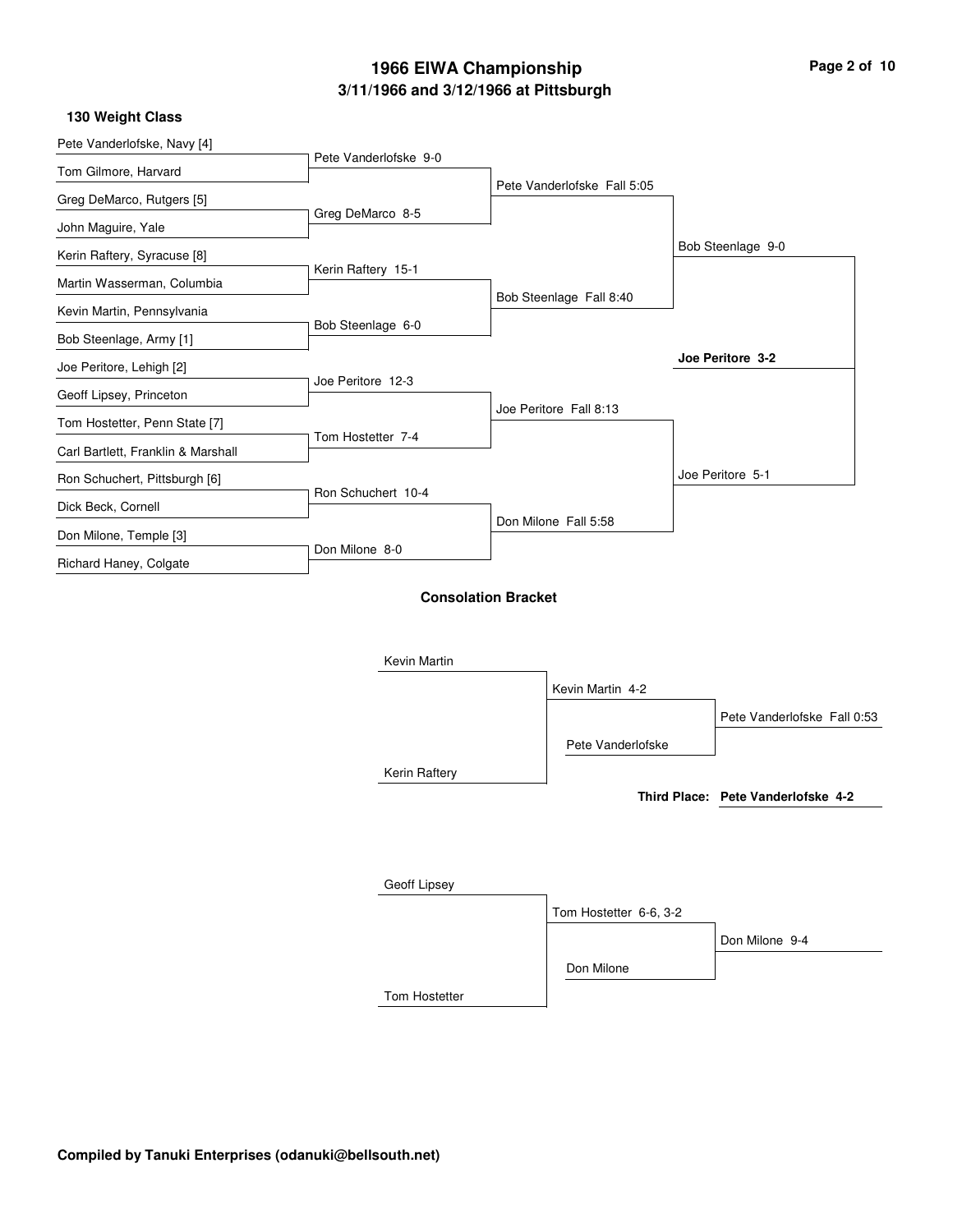L

| Cliff Zolikoff, Pittsburgh [4]         |                       |                            |                |                             |
|----------------------------------------|-----------------------|----------------------------|----------------|-----------------------------|
| Herb Scherzer, Cornell                 | Cliff Zolikoff 10-2   |                            |                |                             |
| Neil Thompson, Franklin & Marshall [5] |                       | Cliff Zolikoff 9-6         |                |                             |
| Howard Durfee, Harvard                 | Howard Durfee 13-4    |                            |                |                             |
| Bob Rambo, Temple [8]                  |                       |                            |                | Bill Stuart 13-5            |
| Schroeder, Army                        | Schroeder Fall 4:19   |                            |                |                             |
| Mike Schiffman, Pennsylvania           |                       | Bill Stuart Fall 3:23      |                |                             |
| Bill Stuart, Lehigh [1]                | Bill Stuart Fall 4:54 |                            |                |                             |
| Wayne Hicks, Navy [2]                  |                       |                            |                | Wayne Hicks 2-2, 1-0        |
| Ray Stys, Rutgers                      | Wayne Hicks Fall 7:42 |                            |                |                             |
| John Mayer, Columbia [7]               |                       | Wayne Hicks 21-3           |                |                             |
|                                        | John Mayer 8-4        |                            |                |                             |
| Bob Raiber, Colgate                    |                       |                            |                | Wayne Hicks 13-5            |
| Brian Baker, Princeton [6]             | Brian Baker 7-3       |                            |                |                             |
| Bob Ellis, Yale                        |                       | Vince Fitz 15-3            |                |                             |
| Vince Fitz, Penn State [3]             | Vince Fitz Fall 8:19  |                            |                |                             |
| Dick Zebuhr, Syracuse                  |                       |                            |                |                             |
|                                        |                       | <b>Consolation Bracket</b> |                |                             |
|                                        |                       |                            |                |                             |
|                                        | Mike Schiffman        |                            |                |                             |
|                                        |                       |                            | Schroeder 12-6 |                             |
|                                        |                       |                            |                |                             |
|                                        |                       |                            |                | Cliff Zolikoff 6-0          |
|                                        |                       |                            | Cliff Zolikoff |                             |
|                                        | Schroeder             |                            |                |                             |
|                                        |                       |                            |                | Third Place: Vince Fitz 9-5 |

| Ray Stys   |                |                      |
|------------|----------------|----------------------|
|            | John Mayer 4-3 |                      |
|            |                | Vince Fitz Fall 5:20 |
|            | Vince Fitz     |                      |
| John Mayer |                |                      |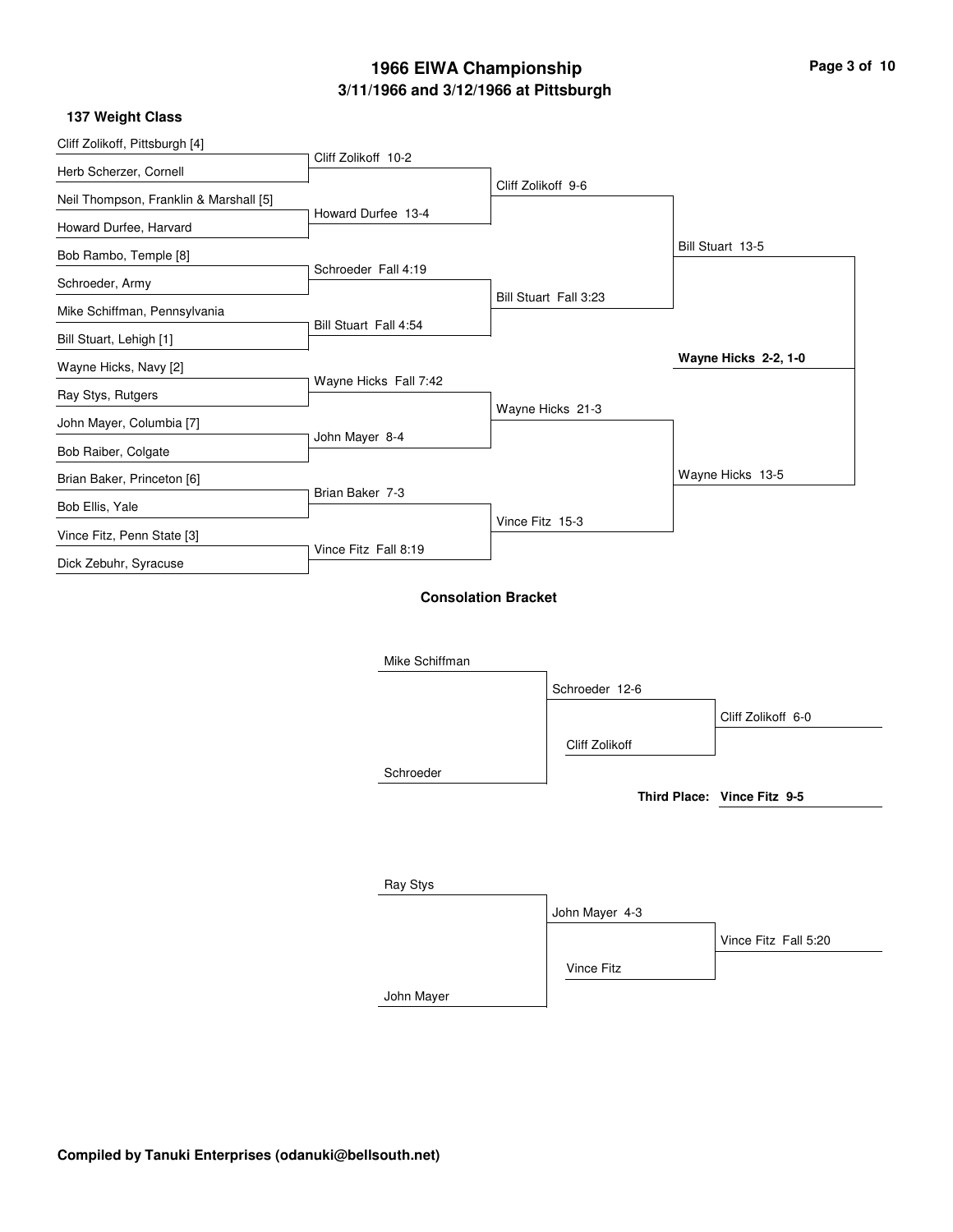| Page 4 of 10 |  |  |  |  |  |
|--------------|--|--|--|--|--|
|--------------|--|--|--|--|--|

 $\overline{\phantom{0}}$ 

| Joe Eremus, Penn State [4]         | Joe Eremus 9-4          |                            |                         |                                 |
|------------------------------------|-------------------------|----------------------------|-------------------------|---------------------------------|
| Jim Rhone, Pittsburgh              |                         |                            |                         |                                 |
| Don New, Cornell [5]               |                         | Joe Eremus 4-1             |                         |                                 |
| Larry Enzer, Rutgers               | Don New 13-3            |                            |                         |                                 |
| Dick Mies, Navy [8]                |                         |                            |                         | Joe Eremus 4-2                  |
| Dave Agone, Syracuse               | Dick Mies 10-1          |                            |                         |                                 |
| Mark Shapiro, Colgate              |                         |                            | Bill Bower 4-4, 2-0     |                                 |
| Bill Bower, Temple [1]             | Bill Bower 8-1          |                            |                         |                                 |
| Bob Robbins, Army [2]              |                         |                            |                         | Bob Robbins Fall 9:50 OT        |
| Robert Malovany, Yale              | Bob Robbins 12-2        |                            |                         |                                 |
| Jim Clair, Franklin & Marshall [7] |                         |                            | Bob Robbins 7-0         |                                 |
| Charlie Christensen, Columbia      | Charlie Christensen 7-4 |                            |                         |                                 |
| Paul Arnow, Princeton [6]          |                         |                            |                         | Bob Robbins Fall 8:17           |
| Bing Sung, Harvard                 | Paul Arnow 11-2         |                            |                         |                                 |
| Elliott Tepper, Lehigh [3]         |                         |                            | Elliott Tepper 5-1      |                                 |
| Dick Levitt, Pennsylvania          | Elliott Tepper 9-0      |                            |                         |                                 |
|                                    |                         |                            |                         |                                 |
|                                    |                         | <b>Consolation Bracket</b> |                         |                                 |
|                                    |                         |                            |                         |                                 |
|                                    | Jim Rhone               |                            |                         |                                 |
|                                    |                         |                            | Don New 5-2             |                                 |
|                                    |                         |                            |                         | Bill Bower 3-1                  |
|                                    |                         |                            | <b>Bill Bower</b>       |                                 |
|                                    | Don New                 |                            |                         |                                 |
|                                    |                         |                            |                         | Third Place: Elliott Tepper 3-2 |
|                                    |                         |                            |                         |                                 |
|                                    |                         |                            |                         |                                 |
|                                    | Robert Malovany         |                            |                         |                                 |
|                                    |                         |                            | Charlie Christensen 2-0 |                                 |
|                                    |                         |                            |                         | Elliott Tepper 4-1              |
|                                    |                         |                            | <b>Elliott Tepper</b>   |                                 |
|                                    | Charlie Christensen     |                            |                         |                                 |
|                                    |                         |                            |                         |                                 |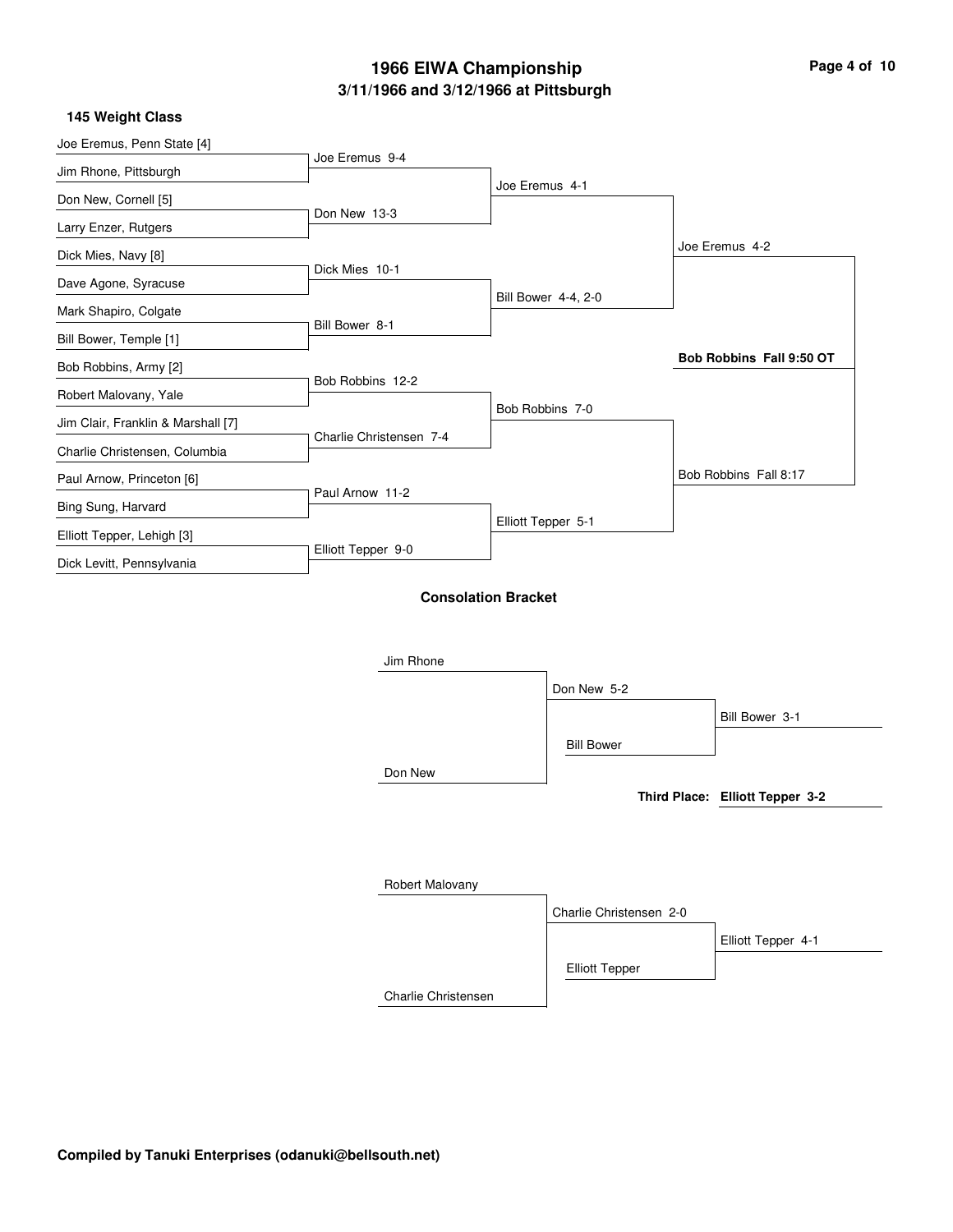$\overline{\phantom{0}}$ 

#### **152 Weight Class**

| Ed Franquemont, Harvard [4]        |                          |                            |                    |                           |
|------------------------------------|--------------------------|----------------------------|--------------------|---------------------------|
| John Boyd, Pennsylvania            | Ed Franquemont Fall 6:46 |                            |                    |                           |
| Ray Sepata, Army [5]               |                          |                            | Ed Franquemont 9-6 |                           |
| Jim Connerton, Colgate             | Ray Sepata 17-6          |                            |                    |                           |
| Clair Riley, Pittsburgh [8]        |                          |                            |                    | Clair Riley 5-1           |
| Lawrence Nelson, Columbia          | Clair Riley 5-2          |                            |                    |                           |
| Jim Bedell, Princeton              |                          | Clair Riley 10-8           |                    |                           |
| Al Lilley, Temple [1]              | Al Lilley Fall 5:01      |                            |                    |                           |
| Dick DeWalt, Penn State [2]        |                          |                            |                    | Dick DeWalt 5-3           |
| Hayward, Yale                      | Dick DeWalt Fall 2:23    |                            |                    |                           |
| Tom Muir, Lehigh [7]               |                          | Dick DeWalt 5-3            |                    |                           |
| Steve Sinatra, Franklin & Marshall | Tom Muir DFT             |                            |                    |                           |
| John Kent, Navy [6]                |                          |                            |                    | Dick DeWalt 10-7          |
| Dave Hierbaum, Syracuse            | John Kent 6-4            |                            |                    |                           |
| Gene O'Donnell, Rutgers [3]        |                          | John Kent 4-2              |                    |                           |
| Tom Southworth, Cornell            | Gene O'Donnell 7-1       |                            |                    |                           |
|                                    |                          | <b>Consolation Bracket</b> |                    |                           |
|                                    | Lawrence Nelson          |                            |                    |                           |
|                                    |                          |                            | Al Lilley 6-1      |                           |
|                                    |                          |                            |                    | Al Lilley 3-2             |
|                                    |                          |                            | Ed Franquemont     |                           |
|                                    | Al Lilley                |                            |                    |                           |
|                                    |                          |                            |                    | Third Place: Tom Muir 2-1 |
|                                    |                          |                            |                    |                           |
|                                    |                          |                            |                    |                           |
|                                    | <b>Tom Muir</b>          |                            |                    |                           |

Hayward Tom Muir Fall 3:28 John Kent Tom Muir 2-0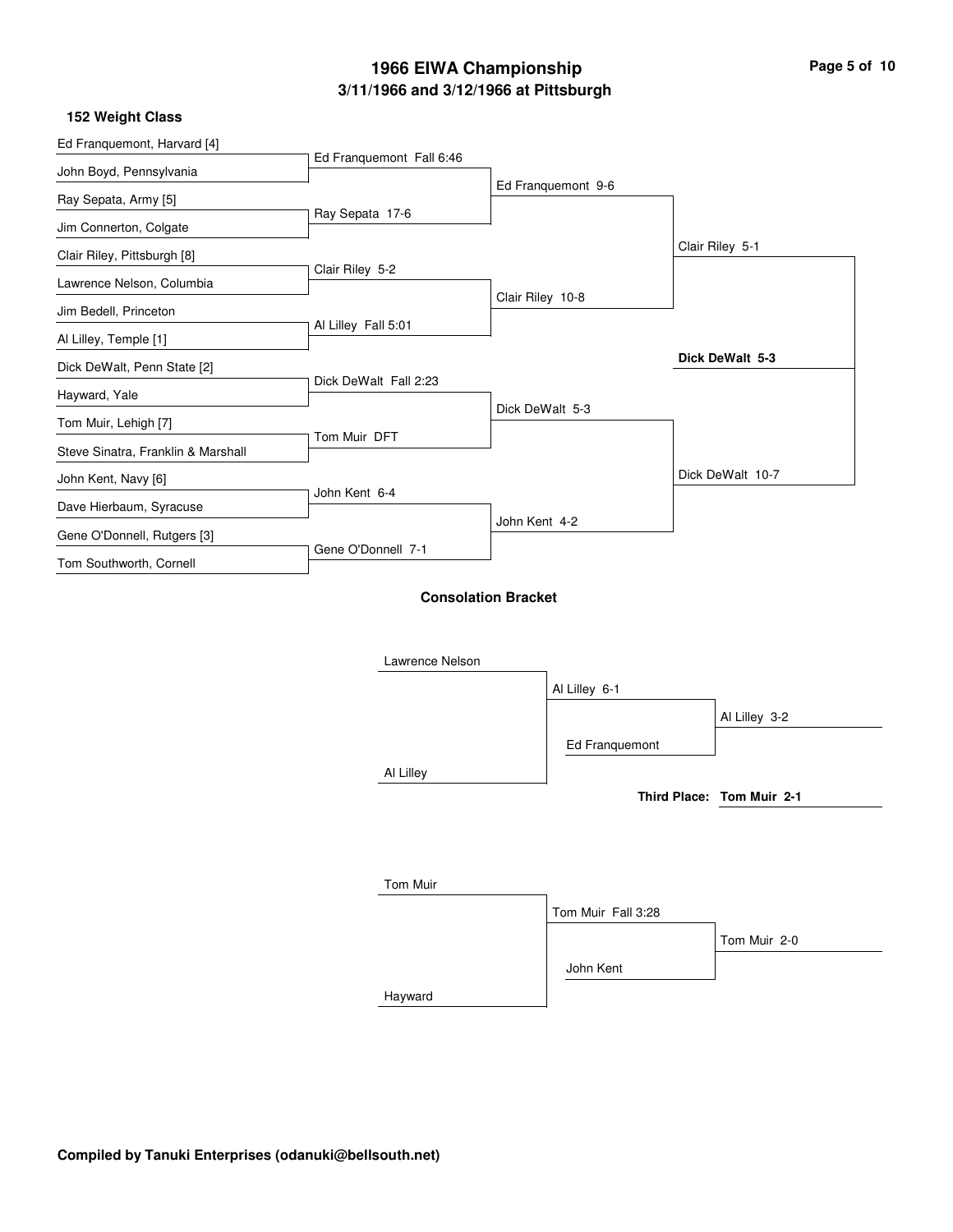| Page 6 of 10 |  |  |
|--------------|--|--|
|              |  |  |

| Russ Baker, Army [4]                                        |                           |                            |                          |
|-------------------------------------------------------------|---------------------------|----------------------------|--------------------------|
| Fred Southwick, Yale                                        | Russ Baker 4-0            |                            |                          |
| Bob Hartenstine, Lehigh [5]                                 |                           | Bob Hartenstine 7-2        |                          |
| Herz, Columbia                                              | Bob Hartenstine Fall 2:41 |                            |                          |
| James Greutert, Temple [8]                                  |                           |                            | Bob Hartenstine 6-6, 2-0 |
| Bruce Leonard, Franklin & Marshall                          | Bruce Leonard 2-0         |                            |                          |
|                                                             |                           | Jerry Seaman 10-0          |                          |
| Howard Fried, Syracuse                                      | Jerry Seaman Fall 8:57    |                            |                          |
| Jerry Seaman, Penn State [1]<br>Geoff Stephens, Cornell [2] |                           |                            | Geoff Stephens 10-0      |
| Sam Mitchell, Princeton                                     | Geoff Stephens 10-0       |                            |                          |
| Sandy Mintz, Colgate [7]                                    |                           | Geoff Stephens 19-6        |                          |
| Greg Edinger, Pennsylvania                                  | Sandy Mintz 7-0           |                            |                          |
| John Welch, Rutgers [6]                                     |                           |                            | Geoff Stephens Fall 7:00 |
| Gene Quidort, Navy                                          | John Welch 13-6           |                            |                          |
| Paul Padlak, Harvard [3]                                    |                           | Paul Padlak 6-4            |                          |
| Earl Trax, Pittsburgh                                       | Paul Padlak 10-8          |                            |                          |
|                                                             |                           | <b>Consolation Bracket</b> |                          |
|                                                             | Russ Baker                |                            |                          |

|              | Russ Baker Fall 0:42 |                             |
|--------------|----------------------|-----------------------------|
|              |                      | Russ Baker 4-2              |
|              | Jerry Seaman         |                             |
| Herz         |                      |                             |
|              |                      | Third Place: Russ Baker 7-2 |
|              |                      |                             |
|              |                      |                             |
|              |                      |                             |
| Sam Mitchell |                      |                             |
|              | Sam Mitchell 10-6    |                             |
|              |                      | Sam Mitchell Fall 5:40      |
|              | Paul Padlak          |                             |
| Sandy Mintz  |                      |                             |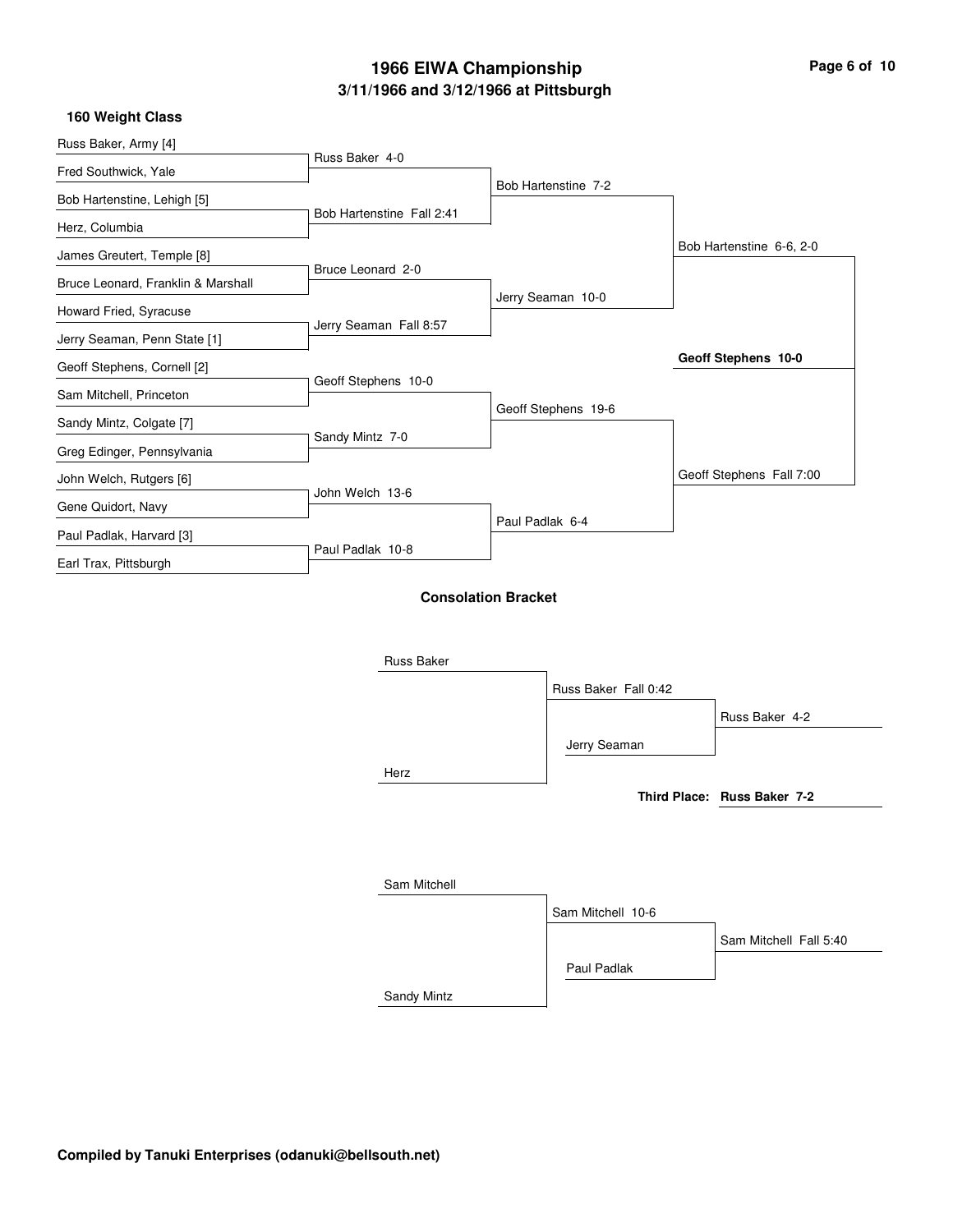| Page 7 of 10 |  |  |  |
|--------------|--|--|--|
|--------------|--|--|--|

| 167 Weight Class                |                       |                            |                   |                   |
|---------------------------------|-----------------------|----------------------------|-------------------|-------------------|
| Roger Heimann, Army [4]         |                       |                            |                   |                   |
| Bryant Crouse, Princeton        | Roger Heimann 7-0     |                            |                   |                   |
| Matt Kline, Penn State [5]      |                       |                            | Roger Heimann 4-3 |                   |
| Mel Dameski, Colgate            | Matt Kline 7-1        |                            |                   |                   |
| Randy Kahler, Pittsburgh [8]    |                       |                            |                   | Jon Rushatz 3-2   |
| Reed, Cornell                   | Randy Kahler 9-2      |                            |                   |                   |
| Barry Nazarin, Columbia         |                       |                            | Jon Rushatz 13-2  |                   |
| Jon Rushatz, Lehigh [1]         | Jon Rushatz Fall 2:45 |                            |                   |                   |
| Ed Reinoso, Temple [2]          |                       |                            |                   | Jon Rushatz 18-5  |
| Phil Marks, Franklin & Marshall | Ed Reinoso 10-1       |                            |                   |                   |
| Gerry Gates, Pennsylvania [7]   |                       | Ed Reinoso 5-4             |                   |                   |
| Chris Wickens, Harvard          | Gerry Gates 7-2       |                            |                   |                   |
| Kurt Kuppinger, Syracuse [6]    |                       |                            |                   | Ed Reinoso 8-4    |
| Tony Peters, Rutgers            | Kurt Kuppinger 7-3    |                            |                   |                   |
| Dave Palmer, Navy [3]           |                       |                            | Dave Palmer 13-10 |                   |
| Tip Himes, Yale                 | Dave Palmer 8-3       |                            |                   |                   |
|                                 |                       |                            |                   |                   |
|                                 |                       | <b>Consolation Bracket</b> |                   |                   |
|                                 |                       |                            |                   |                   |
|                                 | <b>Barry Nazarin</b>  |                            |                   |                   |
|                                 |                       |                            | Randy Kahler 9-0  |                   |
|                                 |                       |                            |                   | Roger Heimann 5-0 |
|                                 |                       |                            | Roger Heimann     |                   |
|                                 |                       |                            |                   |                   |

Randy Kahler

**Third Place: Dave Palmer 3-1**

| <b>Phil Marks</b> |                 |                 |
|-------------------|-----------------|-----------------|
|                   | Gerry Gates 7-2 |                 |
|                   |                 | Dave Palmer 7-2 |
|                   | Dave Palmer     |                 |
| Gerry Gates       |                 |                 |

**Compiled by Tanuki Enterprises (odanuki@bellsouth.net)**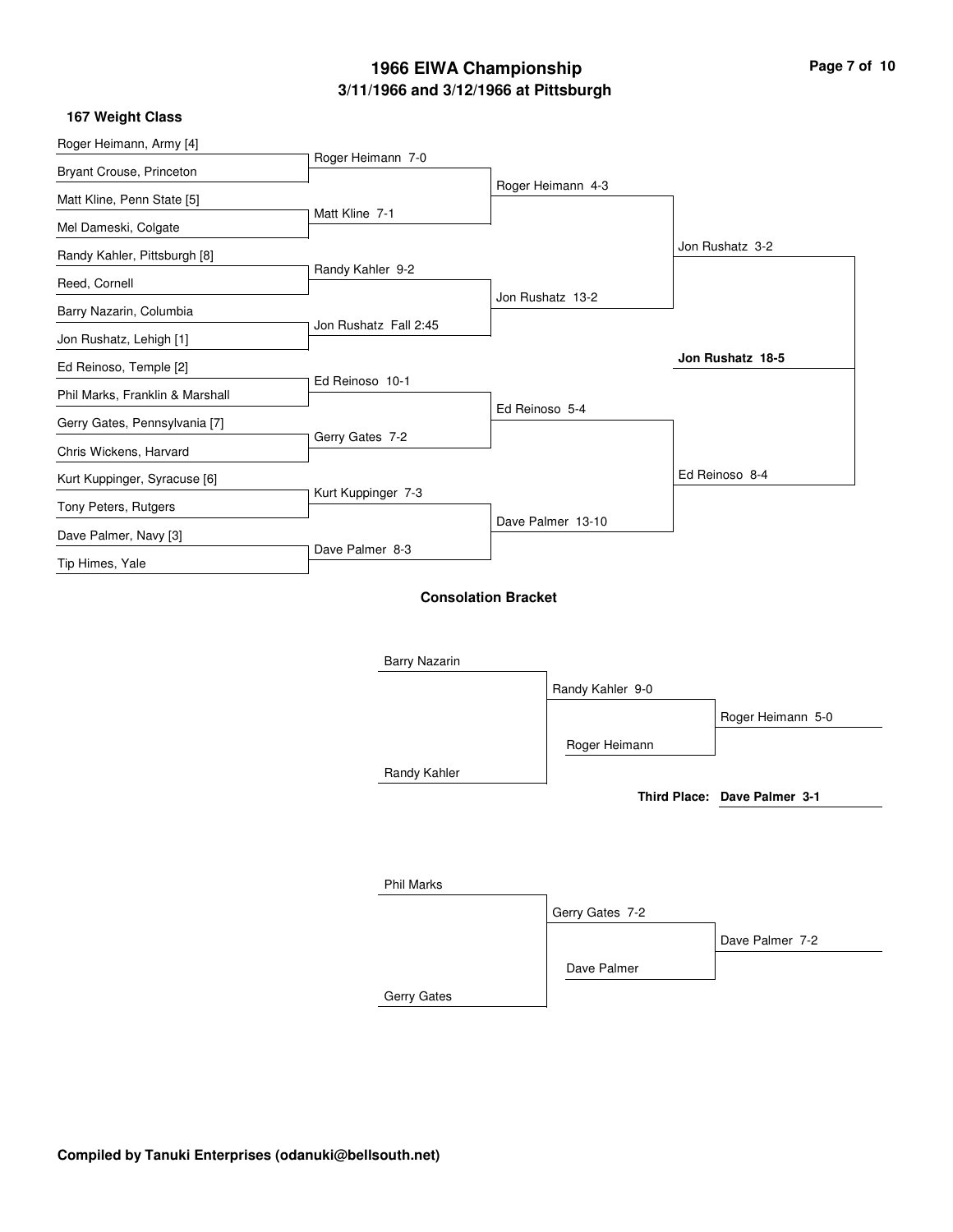| Page 8 of 10 |  |  |
|--------------|--|--|
|--------------|--|--|

### **177 Weight Class**

| Rich Lorenzo, Penn State [4]          | Rich Lorenzo 8-4   |                            |                    |                                 |
|---------------------------------------|--------------------|----------------------------|--------------------|---------------------------------|
| Greg Marshall, Navy                   |                    |                            |                    |                                 |
| Peter Salzer, Columbia [5]            |                    |                            | Rich Lorenzo 7-2   |                                 |
| Jeff Grant, Harvard                   | Peter Salzer 8-5   |                            |                    |                                 |
| Rich Johnson, Franklin & Marshall [8] |                    |                            |                    | Jim Harter 7-5                  |
| Ken Brinzer, Rutgers                  | Ken Brinzer DFT    |                            |                    |                                 |
| Joe Geeb, Pennsylvania                |                    | Jim Harter 15-4            |                    |                                 |
| Jim Harter, Army [1]                  | Jim Harter 14-6    |                            |                    |                                 |
| Tom Schlendorf, Syracuse [2]          |                    |                            |                    | Fran Ferraro 16-8               |
| Don Joye, Princeton                   | Tom Schlendorf 7-0 |                            |                    |                                 |
| Dove, Yale [7]                        |                    |                            | Tom Schlendorf 8-0 |                                 |
| Tom Bazis, Temple                     | Dove 5-4           |                            |                    |                                 |
| Joe Caprio, Lehigh [6]                |                    |                            |                    | Fran Ferraro 5-2                |
| Bye                                   | Joe Caprio         |                            |                    |                                 |
| Fran Ferraro, Cornell [3]             |                    | Fran Ferraro 2-1           |                    |                                 |
| Al Traunsteiner, Pittsburgh           | Fran Ferraro 14-1  |                            |                    |                                 |
|                                       |                    | <b>Consolation Bracket</b> |                    |                                 |
|                                       |                    |                            |                    |                                 |
|                                       |                    |                            |                    |                                 |
|                                       | Ken Brinzer        |                            |                    |                                 |
|                                       |                    |                            | Joe Geeb 11-2      |                                 |
|                                       |                    |                            |                    | Rich Lorenzo Fall 5:23          |
|                                       |                    |                            | Rich Lorenzo       |                                 |
|                                       | Joe Geeb           |                            |                    |                                 |
|                                       |                    |                            |                    | Third Place: Tom Schlendorf 8-3 |
|                                       |                    |                            |                    |                                 |
|                                       |                    |                            |                    |                                 |
|                                       | Joe Caprio         |                            |                    |                                 |
|                                       |                    |                            | Joe Caprio 7-0     |                                 |
|                                       |                    |                            |                    | Tom Schlendorf 11-4             |

Tom Schlendorf

Al Traunsteiner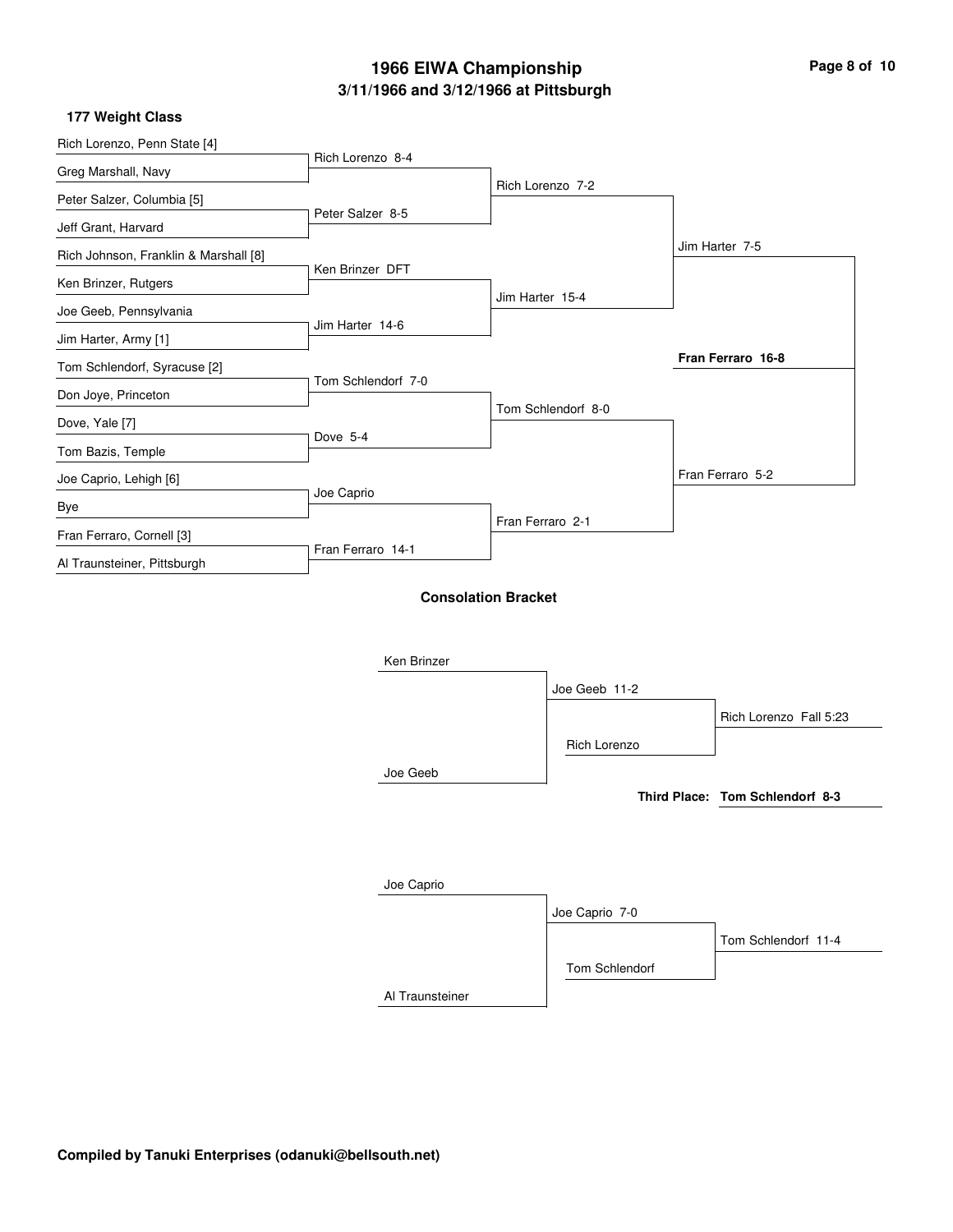|  | Page 9 of 10 |  |  |  |
|--|--------------|--|--|--|
|--|--------------|--|--|--|

### **191 Weight Class**

|                        |                                                                                                                             |                                                                                            | Bob Buchwald 3-2              |
|------------------------|-----------------------------------------------------------------------------------------------------------------------------|--------------------------------------------------------------------------------------------|-------------------------------|
|                        |                                                                                                                             |                                                                                            |                               |
|                        |                                                                                                                             |                                                                                            |                               |
|                        |                                                                                                                             |                                                                                            |                               |
|                        |                                                                                                                             |                                                                                            | <b>Bob Buchwald Fall 7:46</b> |
|                        |                                                                                                                             |                                                                                            |                               |
|                        |                                                                                                                             |                                                                                            |                               |
|                        |                                                                                                                             |                                                                                            |                               |
|                        |                                                                                                                             |                                                                                            | Jack Williams Fall 3:46       |
| Hugo Croft Fall 4:18   |                                                                                                                             |                                                                                            |                               |
|                        | Hugo Croft Fall 5:30                                                                                                        |                                                                                            |                               |
| David Lobron Fall 3:27 |                                                                                                                             |                                                                                            |                               |
|                        |                                                                                                                             |                                                                                            |                               |
|                        |                                                                                                                             |                                                                                            |                               |
|                        |                                                                                                                             |                                                                                            |                               |
| Ron Ries               |                                                                                                                             |                                                                                            |                               |
|                        | Ron Ries 9-0                                                                                                                |                                                                                            |                               |
|                        |                                                                                                                             |                                                                                            | Ellery Seitz 5-4              |
|                        | <b>Ellery Seitz</b>                                                                                                         |                                                                                            |                               |
| Eric Chase             |                                                                                                                             |                                                                                            |                               |
|                        |                                                                                                                             |                                                                                            | Third Place: Ellery Seitz 7-4 |
|                        |                                                                                                                             |                                                                                            |                               |
|                        |                                                                                                                             |                                                                                            |                               |
|                        | Ellery Seitz Fall 4:52<br>Jeff Nichols DFT<br>Ron Ries 5-1<br>Bob Buchwald 16-3<br>Guido Carloni<br>Jack Williams Fall 5:40 | Ellery Seitz 17-4<br>Bob Buchwald 13-5<br>Jack Williams 13-8<br><b>Consolation Bracket</b> |                               |

| <b>Bill Malugen</b> |                         |                        |
|---------------------|-------------------------|------------------------|
|                     | Guido Carloni Fall 2:35 |                        |
|                     |                         | Guido Carloni 3-3, 3-0 |
|                     | Hugo Croft              |                        |
| Guido Carloni       |                         |                        |

**Compiled by Tanuki Enterprises (odanuki@bellsouth.net)**